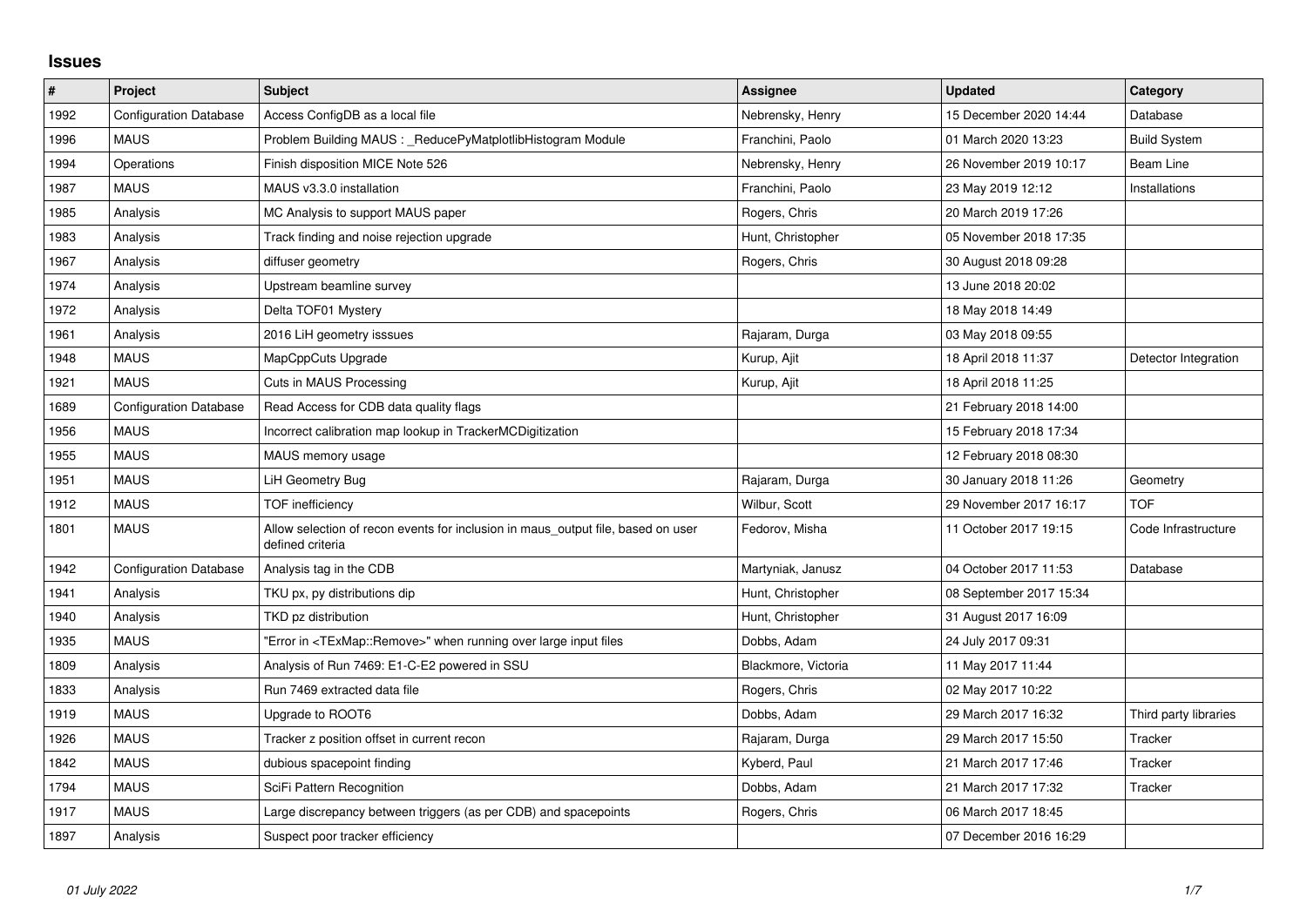| #    | Project                       | Subject                                                                                    | <b>Assignee</b>    | <b>Updated</b>          | Category              |
|------|-------------------------------|--------------------------------------------------------------------------------------------|--------------------|-------------------------|-----------------------|
| 1900 | <b>MAUS</b>                   | Request for a new feature - add cooling channel tag in cooling channel information<br>dict |                    | 06 December 2016 20:04  |                       |
| 1884 | Analysis                      | 240 MeV/c beams - lobe structure in X-Y distribution                                       |                    | 02 November 2016 16:53  |                       |
| 1886 | <b>MAUS</b>                   | Want event and spill number in detector structures                                         | Dobbs, Adam        | 02 November 2016 11:37  | Data Structure        |
| 1882 | <b>MAUS</b>                   | Multiple primary tracks per event                                                          | Dobbs, Adam        | 31 October 2016 18:18   | Simulation            |
| 1872 | <b>MAUS</b>                   | G4BL Monte Carlo has no time structure                                                     | Drielsma, François | 16 September 2016 12:16 | Simulation            |
| 1839 | Analysis                      | 4D KDE area calculation                                                                    | Rogers, Chris      | 08 September 2016 21:40 |                       |
| 1852 | <b>MAUS</b>                   | Duplicate primaries in G4BL input                                                          | Drielsma, François | 11 August 2016 13:11    | Simulation            |
| 1817 | <b>Configuration Database</b> | Alignment corrections in CDB                                                               | Martyniak, Janusz  | 04 August 2016 16:27    | Database              |
| 1669 | Operations                    | ISIS variables for MICE                                                                    | Hanlet, Pierrick   | 11 July 2016 18:36      | <b>Beam Line</b>      |
| 1855 | <b>MAUS</b>                   | Tracker Recon Straight Tracks Alignment                                                    | Kyberd, Paul       | 14 June 2016 12:54      | Tracker               |
| 1838 | <b>MAUS</b>                   | Need MC run number                                                                         | Rajaram, Durga     | 20 April 2016 15:36     | Data Structure        |
| 1840 | <b>MAUS</b>                   | Changes to PrimaryChain Datastructure object                                               |                    | 15 April 2016 11:55     |                       |
| 1827 | Analysis                      | Xenon Scattering                                                                           | Nugent, John       | 24 March 2016 18:23     |                       |
| 1832 | <b>MAUS</b>                   | Interesting feature in TOF data structure when accessed from python                        | Rajaram, Durga     | 16 March 2016 20:38     | <b>TOF</b>            |
| 1831 | Operations                    | Not all panes on OnRec Firefox refresh themselves                                          | Boyd, Steven       | 13 March 2016 17:21     | Control Room          |
| 1828 | Operations                    | OnMon crashing                                                                             | Gardener, Rhys     | 13 March 2016 16:34     | Control Room          |
| 1784 | Analysis                      | Transfer matrix calculation                                                                | Rogers, Chris      | 04 March 2016 17:39     |                       |
| 1826 | Operations                    | Target data in the CDB                                                                     |                    | 26 February 2016 11:54  |                       |
| 1825 | Operations                    | elog find password issue and creating Tracker Hardware tag                                 | Franchini, Paolo   | 24 February 2016 17:24  |                       |
| 1818 | Operations                    | PPS issues from January 2016 tests                                                         | MacWaters, Craig   | 23 February 2016 23:19  |                       |
| 1782 | <b>MAUS</b>                   | Tracker kalman fit pz reconstruction broken                                                | Hunt, Christopher  | 18 December 2015 15:18  | Tracker               |
| 1439 | <b>MAUS</b>                   | Detector Geometry Validation                                                               | Bayes, Ryan        | 13 November 2015 22:22  | Geometry              |
| 1795 | <b>MAUS</b>                   | Z positions produced by Tracker Kalman not consistent                                      | Hunt, Christopher  | 11 November 2015 14:12  | Tracker               |
| 1789 | Analysis                      | Field Off Multiple Scattering Measurement                                                  | Nugent, John       | 10 November 2015 13:16  |                       |
| 1779 | <b>MAUS</b>                   | KL Recon fails very often                                                                  | Bogomilov, Mariyan | 31 October 2015 11:18   | <b>KL</b>             |
| 1787 | <b>MAUS</b>                   | Online recon version                                                                       | Rogers, Chris      | 28 October 2015 09:46   | Online reconstruction |
| 1785 | <b>MAUS</b>                   | It takes a lot of time to do simulate_mice.py if beam is started at the tracker0           | Dobbs, Adam        | 28 October 2015 07:39   |                       |
| 1781 | <b>MAUS</b>                   | legacy Step4 geometry is broken or breaks MC                                               | Rogers, Chris      | 27 October 2015 17:46   | Simulation            |
| 1783 | <b>MAUS</b>                   | Segmentation Fault when running MC                                                         | Rajaram, Durga     | 26 October 2015 15:08   | <b>TOF</b>            |
| 1776 | <b>MAUS</b>                   | Sample reducer ReduceCppTOFPlot segfaults in MAUS 1.2.0                                    | Karadzhov, Yordan  | 16 October 2015 10:51   |                       |
| 1766 | <b>MAUS</b>                   | Verifying the scifi CDB geometry                                                           | Kyberd, Paul       | 08 October 2015 16:51   | Geometry              |
| 1769 | <b>MAUS</b>                   | Include more details for geometry_download_coolingchannel_tag                              |                    | 06 October 2015 13:14   |                       |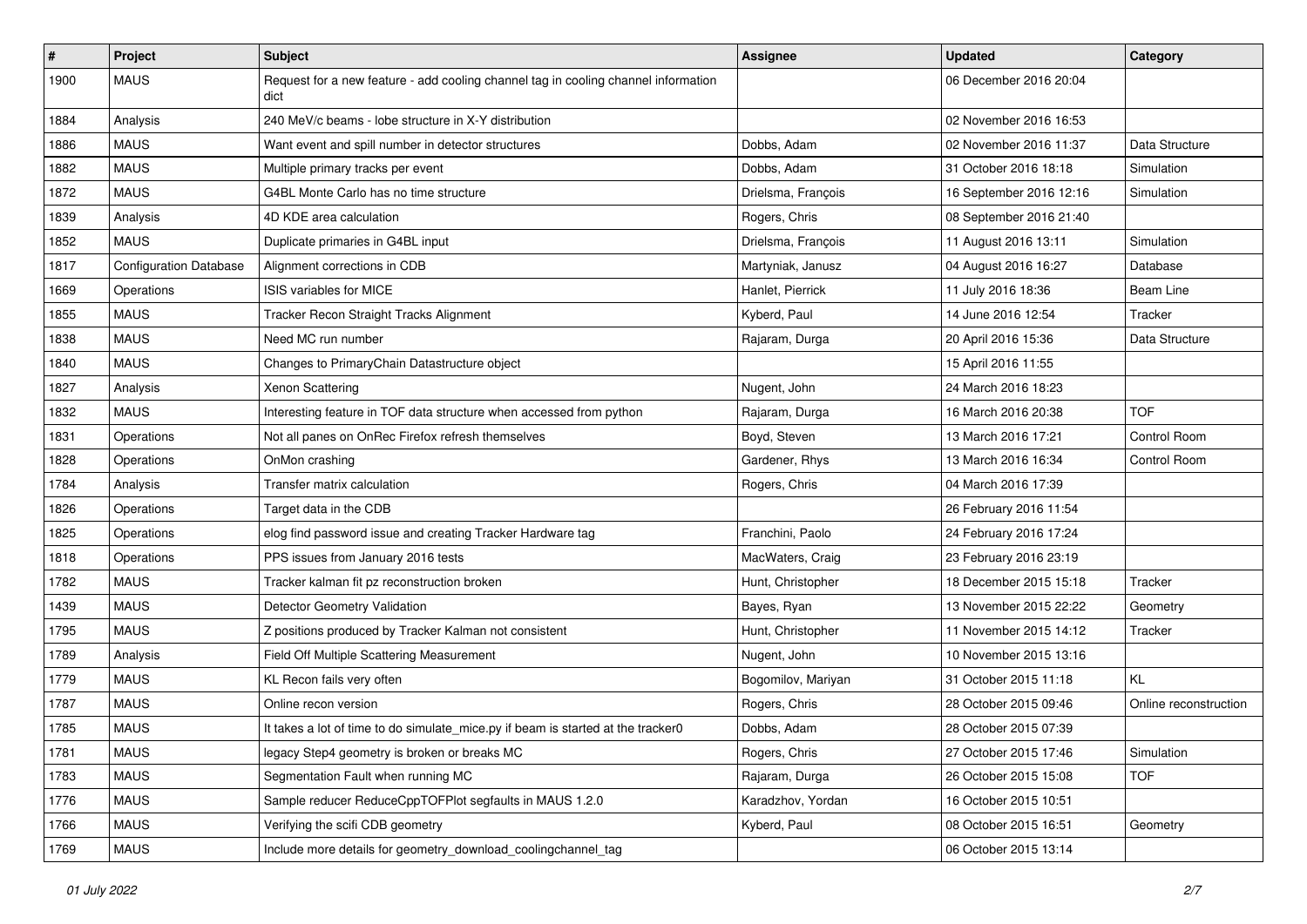| $\sharp$ | Project                       | <b>Subject</b>                                                                           | <b>Assignee</b>     | <b>Updated</b>          | Category                     |
|----------|-------------------------------|------------------------------------------------------------------------------------------|---------------------|-------------------------|------------------------------|
| 1724     | Analysis                      | Tracker to solenoid alignment                                                            | Rogers, Chris       | 23 September 2015 12:14 |                              |
| 1756     | <b>MAUS</b>                   | TOF reducer uses 100 % of a CPU                                                          | Rajaram, Durga      | 22 September 2015 23:54 | Online reconstruction        |
| 1755     | <b>MAUS</b>                   | analyze data online does not write end of run histograms                                 | Rogers, Chris       | 22 September 2015 19:53 | Online reconstruction        |
| 1751     | Analysis                      | Detector Alignment                                                                       | Hunt, Christopher   | 22 September 2015 15:40 |                              |
| 1754     | <b>MAUS</b>                   | Online recon restarts run after a DAQ error                                              | Rogers, Chris       | 21 September 2015 20:43 | Online reconstruction        |
| 1753     | <b>MAUS</b>                   | Dumb but fast beta integrator                                                            | Rogers, Chris       | 21 September 2015 19:47 | Optics                       |
| 1749     | <b>MAUS</b>                   | Can't run C++ reducers in the same instance as mappers                                   | Dobbs, Adam         | 21 September 2015 11:28 |                              |
| 1745     | <b>MAUS</b>                   | Memory clean up in MC                                                                    | Rogers, Chris       | 04 September 2015 12:49 | Simulation                   |
| 1375     | <b>MAUS</b>                   | DAQ channel maps should be in CDB                                                        | Rajaram, Durga      | 02 September 2015 12:23 | RealData                     |
| 1655     | Analysis                      | TOF momentum and emittance reconstruction                                                | Blackmore, Victoria | 01 September 2015 16:38 |                              |
| 1737     | <b>MAUS</b>                   | Improving the debugging capabilities of JsonCppProcessors                                |                     | 21 August 2015 15:41    |                              |
| 977      | Operations                    | Phone by target/sync beamline magnets?                                                   | Nebrensky, Henry    | 05 August 2015 16:42    | Safety                       |
| 1722     | <b>MAUS</b>                   | Segv in bin/analyze_data_offline                                                         | Hunt, Christopher   | 29 July 2015 13:48      |                              |
| 1312     | <b>MAUS</b>                   | Online reconstruction requires new API                                                   | Rogers, Chris       | 24 July 2015 10:02      | Online reconstruction        |
| 1719     | <b>MAUS</b>                   | Online recon documentation says "Monitoring"                                             | Rogers, Chris       | 23 July 2015 07:11      | Online reconstruction        |
| 1716     | <b>MAUS</b>                   | Exceptions occasionally not getting caught on SL5                                        | Dobbs, Adam         | 20 July 2015 12:38      | Data Structure               |
| 1715     | <b>MAUS</b>                   | bin/examples/load_root_file.py returns empty histograms in 0.9.7 as compared to<br>0.9.2 | Rogers, Chris       | 16 July 2015 14:26      | Simulation                   |
| 1713     | <b>MAUS</b>                   | Online recon fails in test mode                                                          | Karadzhov, Yordan   | 16 July 2015 08:56      | Online reconstruction        |
| 1711     | <b>MAUS</b>                   | Pull onrec development branch to the trunk                                               | Rogers, Chris       | 14 July 2015 16:20      | Online reconstruction        |
| 1585     | <b>MAUS</b>                   | Need reconstruction quality flags                                                        | Dobbs, Adam         | 30 June 2015 15:13      | RealData                     |
| 1602     | <b>MAUS</b>                   | Tracker charge hypothesis not carried forward by Kalman                                  | Hunt, Christopher   | 30 June 2015 15:09      |                              |
| 1658     | <b>MAUS</b>                   | g4bl path should point to third party                                                    | Nugent, John        | 30 June 2015 15:08      | Simulation                   |
| 1691     | SciFi Tracker                 | Tracker Debugging / Comissioning run                                                     |                     | 17 June 2015 05:47      |                              |
| 1467     | <b>MAUS</b>                   | Tracker cosmic data broken                                                               | Dobbs, Adam         | 28 May 2015 15:21       | Tracker                      |
| 1581     | <b>Configuration Database</b> | geometry download from preproduction server                                              | Martyniak, Janusz   | 06 May 2015 10:04       | Server                       |
| 1663     | <b>MAUS</b>                   | TRefArray Reference number limit                                                         | Dobbs, Adam         | 07 April 2015 09:46     |                              |
| 1656     | <b>MAUS</b>                   | execute_against_data - md5sum in the output please?                                      | Dobbs, Adam         | 26 March 2015 05:18     | bin(aries)                   |
| 1653     | <b>MAUS</b>                   | Running maus0.9.4 on single station test data                                            |                     | 22 March 2015 10:31     |                              |
| 1652     | x-boa                         | I/O format to support global weights                                                     | Rogers, Chris       | 21 March 2015 04:41     |                              |
| 1638     | <b>MAUS</b>                   | MAUS speedup implementation                                                              |                     | 10 March 2015 16:11     |                              |
| 1629     | <b>MAUS</b>                   | Changes in MAUS processing                                                               |                     | 09 March 2015 19:41     | <b>Global Reconstruction</b> |
| 1635     | <b>MAUS</b>                   | Envelope tool test is failing                                                            | Rogers, Chris       | 07 March 2015 06:23     | bin(aries)                   |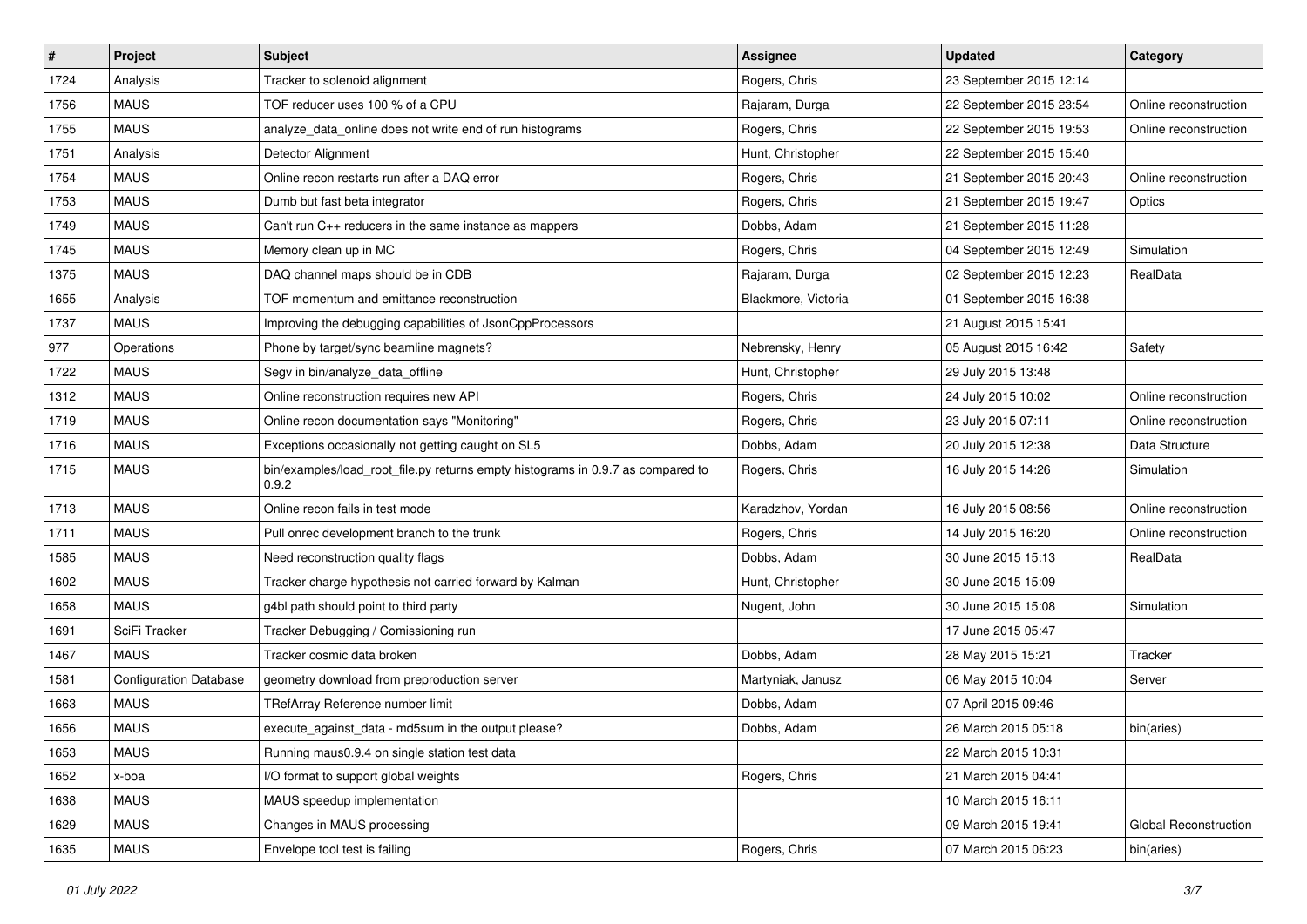| $\sharp$ | Project                       | Subject                                                                                              | <b>Assignee</b>              | <b>Updated</b>          | Category              |
|----------|-------------------------------|------------------------------------------------------------------------------------------------------|------------------------------|-------------------------|-----------------------|
| 1631     | <b>MAUS</b>                   | <b>MAUS Geometry Material Navigator</b>                                                              | Hunt, Christopher            | 03 March 2015 14:11     | Global Reconstruction |
| 1626     | <b>MAUS</b>                   | Overall Pattern Recognition Chi-Squared is negative.                                                 | Hunt, Christopher            | 18 February 2015 12:43  | Tracker               |
| 1620     | Operations                    | PPS issues from January 2015 tests                                                                   | MacWaters, Craig             | 13 February 2015 19:22  | Safety                |
| 1625     | <b>MAUS</b>                   | Segmentation Fault with different Recon and Simulation geometries                                    | Rogers, Chris                | 12 February 2015 17:45  | Simulation            |
| 1624     | Operations                    | Prep list for Training Session                                                                       | MOM, Mice Operations Manager | 11 February 2015 19:51  | Control Room          |
| 1623     | <b>MAUS</b>                   | Missing G4BL card in configuration                                                                   | Nugent, John                 | 08 February 2015 21:32  | Simulation            |
| 1617     | <b>MAUS</b>                   | Computing resources requirement                                                                      | Dobbs, Adam                  | 05 February 2015 23:25  | bin(aries)            |
| 1612     | Operations                    | MOM Startup/Shutdown Checklist                                                                       | MOM, Mice Operations Manager | 22 January 2015 09:30   | Documentation         |
| 1607     | <b>MAUS</b>                   | Getting a position and error from KL reconstruction for global reconstruction                        | Rajaram, Durga               | 18 January 2015 19:20   | KL                    |
| 1606     | <b>MAUS</b>                   | Position and error from TOF recon for global recon                                                   | Dobbs, Adam                  | 15 January 2015 10:14   |                       |
| 1604     | <b>MAUS</b>                   | Json::Value print double can make dodgy json                                                         |                              | 13 January 2015 14:14   |                       |
| 1277     | <b>MAUS</b>                   | MAUS Tracker Recon: Speed and Memory Usage                                                           | Hunt, Christopher            | 09 January 2015 15:08   | Tracker               |
| 1323     | <b>MAUS</b>                   | Add charge identification to SciFi Pattern Recognition                                               | Hunt, Christopher            | 09 January 2015 14:31   | Tracker               |
| 1471     | <b>MAUS</b>                   | CDB third party invalid url                                                                          | Martyniak, Janusz            | 07 January 2015 07:42   | <b>Build System</b>   |
| 1542     | Operations                    | Web whiteboard improvement                                                                           | Boyd, Steven                 | 10 December 2014 10:22  | Documentation         |
| 1563     | <b>MAUS</b>                   | Segmentation fault during VLSB unpacking                                                             | Dobbs, Adam                  | 07 October 2014 13:41   | Input                 |
| 249      | <b>MAUS</b>                   | Materials Test/Documentation                                                                         | Rogers, Chris                | 17 September 2014 16:25 | Simulation            |
| 1548     | <b>MAUS</b>                   | PIDVarATestSetUp fails in trunk                                                                      |                              | 05 September 2014 12:19 | Global Reconstruction |
| 1492     | <b>MAUS</b>                   | Cpp unit test failure in trunk                                                                       | Rajaram, Durga               | 08 August 2014 16:51    | Testing               |
| 1464     | <b>Configuration Database</b> | CDB down again                                                                                       | Martyniak, Janusz            | 25 July 2014 11:20      | Server                |
| 1527     | <b>Configuration Database</b> | Reconcile Run Conditions spreadsheet                                                                 | Martyniak, Janusz            | 16 July 2014 17:24      | Database              |
| 1515     | <b>MAUS</b>                   | Test failure if installing from tarball                                                              | Rajaram, Durga               | 04 July 2014 10:38      | <b>Build System</b>   |
| 1510     | <b>MIPO</b>                   | meeting with Janet Seed                                                                              |                              | 01 July 2014 10:57      |                       |
| 1509     | <b>MIPO</b>                   | matching UK and US schedules                                                                         |                              | 01 July 2014 10:54      |                       |
| 1508     | <b>MIPO</b>                   | update operational costs                                                                             |                              | 01 July 2014 10:52      |                       |
| 1507     | <b>MIPO</b>                   | define author list for magnet and RF cavity acceptance criteria                                      |                              | 01 July 2014 10:52      |                       |
| 1490     | <b>MAUS</b>                   | Simulation happily runs when Geant4 is not ready                                                     | Rogers, Chris                | 20 June 2014 17:05      | Simulation            |
| 1183     | <b>MAUS</b>                   | Segmentation violation, when input is JSON with JobHeader or RunHeader, and<br>output is ROOT format | Rogers, Chris                | 19 June 2014 14:18      | common_cpp            |
| 1182     | <b>MAUS</b>                   | <b>Trigger Digitisation</b>                                                                          | Bayes, Ryan                  | 18 June 2014 15:52      | Simulation            |
| 1481     | <b>Configuration Database</b> | CDB down                                                                                             | Martyniak, Janusz            | 03 June 2014 21:41      | Server                |
| 1468     | <b>MAUS</b>                   | Material definitions in simulation                                                                   | Bayes, Ryan                  | 02 June 2014 11:08      | Simulation            |
| 1478     | <b>MAUS</b>                   | IRStream Class Skips the First Spill                                                                 | Rajaram, Durga               | 29 May 2014 14:37       | common_cpp            |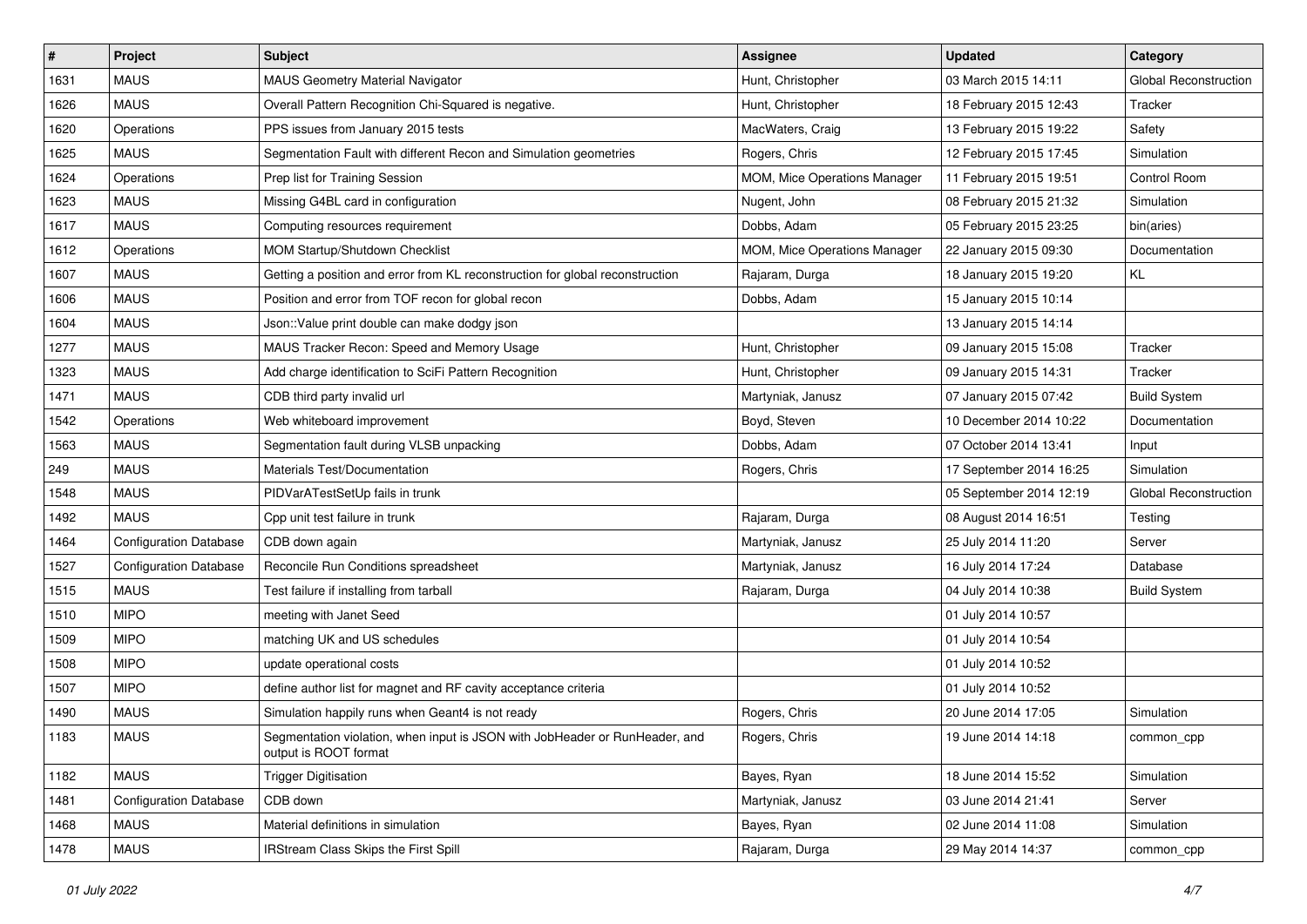| $\sharp$ | Project                       | <b>Subject</b>                                                        | <b>Assignee</b>              | <b>Updated</b>          | Category              |
|----------|-------------------------------|-----------------------------------------------------------------------|------------------------------|-------------------------|-----------------------|
| 990      | <b>MAUS</b>                   | G4Beamline Interface to MAUS                                          | Nugent, John                 | 27 March 2014 11:05     | Simulation            |
| 1411     | <b>MAUS</b>                   | KL MC                                                                 | Bogomilov, Mariyan           | 19 March 2014 15:39     |                       |
| 1424     | <b>MAUS</b>                   | Third party timeout on test server                                    | Rajaram, Durga               | 13 March 2014 08:26     | <b>Build System</b>   |
| 1430     | <b>MAUS</b>                   | PE smearing in Tracker MC                                             |                              | 07 March 2014 15:15     |                       |
| 1417     | <b>MAUS</b>                   | Feature request: Parallel running                                     | Rajaram, Durga               | 07 March 2014 08:38     | Code Management       |
| 1427     | <b>Configuration Database</b> | Set cooling channel tag from csv file                                 | Rogers, Chris                | 06 March 2014 16:02     | Python API            |
| 1429     | <b>Configuration Database</b> | duplicate entries in CoolingChannelSuperMouse.set_cooling_channel_tag | Martyniak, Janusz            | 06 March 2014 13:52     |                       |
| 1425     | <b>MAUS</b>                   | $C_{++}11$                                                            | Rajaram, Durga               | 03 March 2014 14:59     | Crazy Ideas           |
| 1420     | <b>MAUS</b>                   | Kalman Documentation                                                  | Santos, Edward               | 27 February 2014 02:23  | Documentation         |
| 1389     | <b>MAUS</b>                   | Global PID framework                                                  | Pidcott, Celeste             | 17 February 2014 16:49  | Global Reconstruction |
| 1396     | Operations                    | DAQ test plan for April                                               | Karadzhov, Yordan            | 21 January 2014 16:54   | Data Acquisition      |
| 1384     | <b>MAUS</b>                   | Reconstructing data from recent collection fails with CppError.       | Karadzhov, Yordan            | 20 January 2014 16:25   | RealData              |
| 1378     | <b>MAUS</b>                   | Improve doxygen documentation                                         | Greis, Jan                   | 17 January 2014 08:14   | Documentation         |
| 854      | <b>MAUS</b>                   | Global reconstruction task                                            | Rogers, Chris                | 09 January 2014 23:01   | Detector Integration  |
| 1385     | <b>MAUS</b>                   | Validation of Batch Reconstruction                                    | Rogers, Chris                | 05 December 2013 07:07  | bin(aries)            |
| 1356     | Operations                    | Alarm handler for zombie processes                                    | Hanlet, Pierrick             | 07 October 2013 14:12   | Control Room          |
| 1004     | Operations                    | POMPOMs documentation                                                 | Nebrensky, Henry             | 30 September 2013 19:34 | Documentation         |
| 1346     | <b>MAUS</b>                   | InputCppDAQOfflineData and Number_of_DAQ_Events flag                  | Karadzhov, Yordan            | 30 September 2013 09:38 | RealData              |
| 1331     | <b>MAUS</b>                   | Memory leak when using SciFiPlane                                     | Heidt, Christopher           | 30 August 2013 15:50    | Tracker               |
| 1327     | <b>MAUS</b>                   | Online reconstruction plots need some meta data                       | Rogers, Chris                | 02 August 2013 14:30    | Online reconstruction |
| 1321     | Operations                    | Ear Defenders                                                         | MOM, Mice Operations Manager | 26 July 2013 11:59      | Safety                |
| 1315     | Operations                    | New target Documentation                                              | Overton, Edward              | 26 July 2013 11:38      | Beam Line             |
| 1319     | Operations                    | Arrangements for ISIS crew access if MICE Hall locked overnight       | MacWaters, Craig             | 26 July 2013 08:52      | Safety                |
| 1317     | <b>MAUS</b>                   | pil library issue                                                     | Rogers, Chris                | 24 July 2013 09:37      | Online reconstruction |
| 1316     | <b>MAUS</b>                   | Online recon not quitting                                             | Rogers, Chris                | 23 July 2013 19:06      | Online reconstruction |
| 1307     | <b>MAUS</b>                   | Exception should handle elegantly in python                           | Rogers, Chris                | 11 July 2013 07:35      | common cpp            |
| 1169     | <b>MAUS</b>                   | Library finder gets hung up on large file systems                     | Rajaram, Durga               | 09 July 2013 04:07      | <b>Build System</b>   |
| 682      | <b>MAUS</b>                   | Scalars application                                                   | Rogers, Chris                | 05 July 2013 17:16      | Online reconstruction |
| 1146     | <b>MAUS</b>                   | Weirdness in OutputCppRoot                                            | Rogers, Chris                | 05 July 2013 16:58      | Data Structure        |
| 950      | <b>MAUS</b>                   | Exception/shared objects bug                                          | Rajaram, Durga               | 20 June 2013 18:02      | <b>Build System</b>   |
| 1261     | <b>MAUS</b>                   | Improve MC processing time in tracker                                 | Heidt, Christopher           | 26 April 2013 09:28     | Simulation            |
| 1257     | <b>MAUS</b>                   | TOF cannot reconstruct zero suppressed data                           | Rajaram, Durga               | 19 April 2013 11:05     | <b>TOF</b>            |
| 96       | Operations                    | move mico stuff to redmine                                            | Coney, Linda                 | 17 April 2013 16:31     | Documentation         |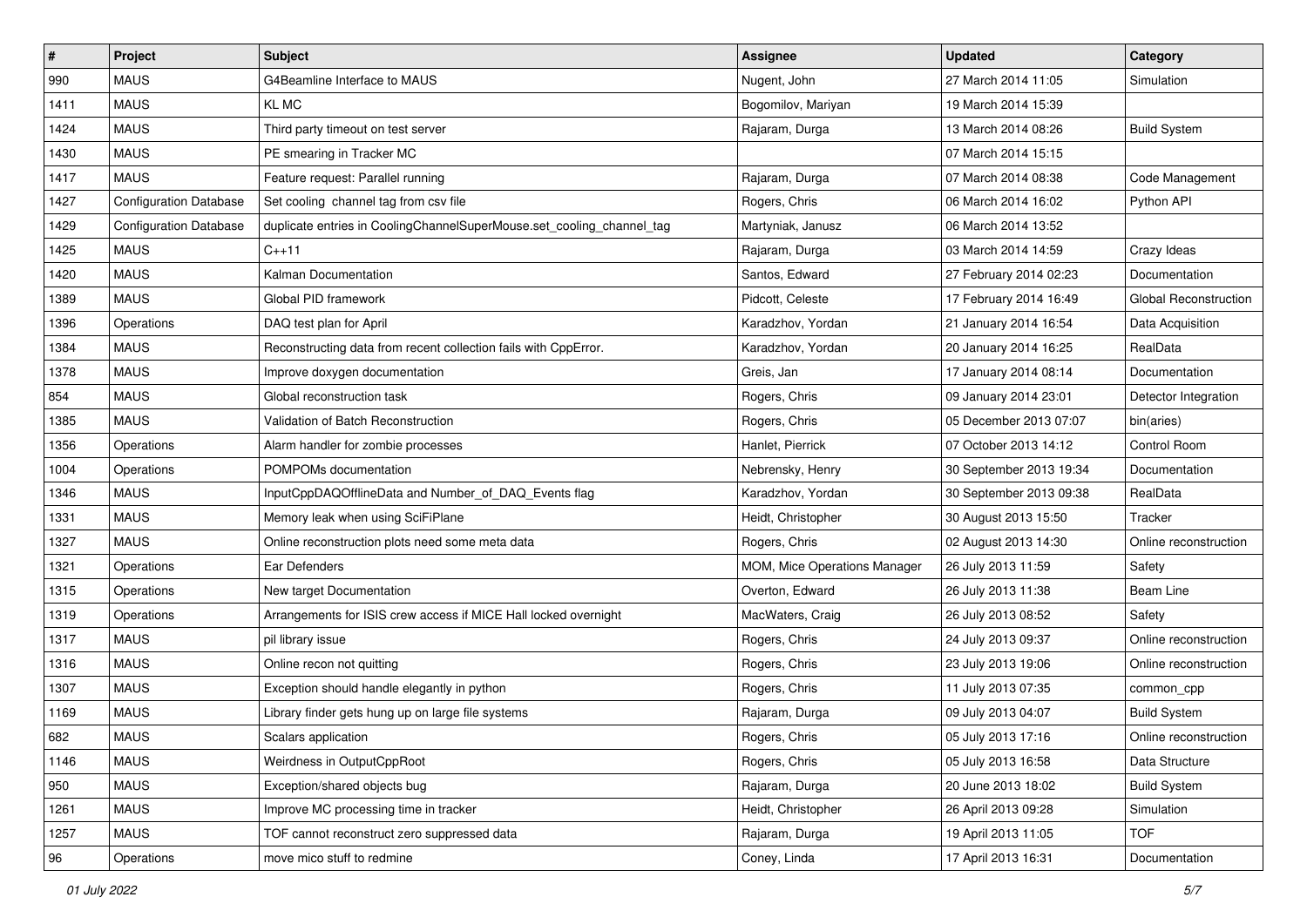| $\sharp$ | Project                       | Subject                                                                 | <b>Assignee</b>    | <b>Updated</b>          | Category              |
|----------|-------------------------------|-------------------------------------------------------------------------|--------------------|-------------------------|-----------------------|
| 1245     | <b>Configuration Database</b> | Installing cdb 1.0 - distutils error                                    | Wilson, Antony     | 22 March 2013 16:52     | Python API            |
| 1220     | <b>MAUS</b>                   | Use MAUS TEMP environment variable                                      | Rogers, Chris      | 19 February 2013 14:30  | <b>Build System</b>   |
| 1221     | <b>MAUS</b>                   | MAUS online reco should use cdb in mlcr                                 | Rogers, Chris      | 06 February 2013 08:46  | Online reconstruction |
| 947      | <b>MAUS</b>                   | Insufficient commenting in MapCppTOFMCDigitizer                         | Rajaram, Durga     | 31 January 2013 10:53   | <b>TOF</b>            |
| 445      | <b>MAUS</b>                   | Simulation examples                                                     | Rogers, Chris      | 28 January 2013 11:55   | Simulation            |
| 83       | Operations                    | e-log improvement                                                       | Taylor, lan        | 21 January 2013 13:51   | Documentation         |
| 1206     | <b>MAUS</b>                   | RealDataDigitization assert statements causing compiler warnings        | Karadzhov, Yordan  | 17 January 2013 19:32   | RealData              |
| 1015     | SciFi Tracker                 | Fix broken boots/connectors                                             |                    | 07 January 2013 13:34   |                       |
| 1194     | <b>Configuration Database</b> | CDB access failure due to suds cache permission problem                 | Wilson, Antony     | 20 December 2012 05:53  | Python API            |
| 993      | <b>Configuration Database</b> | detector calibration                                                    | Wilson, Antony     | 19 December 2012 04:48  | Python API            |
| 1176     | <b>MAUS</b>                   | error message in DAQ unpacking                                          | Karadzhov, Yordan  | 11 December 2012 14:36  | RealData              |
| 509      | <b>MAUS</b>                   | <b>Tracker Geometry</b>                                                 | Heidt, Christopher | 29 November 2012 04:20  | Tracker               |
| 776      | <b>MAUS</b>                   | DetModel/SciFi test coverage                                            | Heidt, Christopher | 22 November 2012 08:04  | Tracker               |
| 1065     | <b>MAUS</b>                   | A single tracker geometry module must use "PropertyInt Tracker 0"       | Heidt, Christopher | 22 November 2012 08:02  | Tracker               |
| 672      | <b>MAUS</b>                   | Update gdml schema for tracker geometry                                 | Heidt, Christopher | 22 November 2012 07:59  | common_py             |
| 671      | <b>MAUS</b>                   | CADImport - tracker                                                     | Heidt, Christopher | 22 November 2012 07:59  | Tracker               |
| 1175     | <b>MAUS</b>                   | Add IP address and OS to job header                                     | Rogers, Chris      | 22 November 2012 06:58  | common_cpp            |
| 1160     | <b>MAUS</b>                   | Add noise from electronics into Tracker MC                              | Heidt, Christopher | 13 November 2012 05:14  | Tracker               |
| 1158     | <b>MAUS</b>                   | Errors in tracker data structure                                        | Dobbs, Adam        | 16 October 2012 13:58   | Tracker               |
| 1153     | <b>MAUS</b>                   | GetBeta() bug (?) when using pencil beam                                | Rogers, Chris      | 12 October 2012 09:25   |                       |
| 1150     | <b>MAUS</b>                   | Another ROOT bug/crash                                                  | Rogers, Chris      | 05 October 2012 15:24   | <b>Build System</b>   |
| 1134     | <b>MAUS</b>                   | Add noise to MC                                                         | Heidt, Christopher | 18 September 2012 14:32 | Simulation            |
| 921      | <b>MAUS</b>                   | GEANT4/Valgrind output                                                  | Rogers, Chris      | 20 August 2012 11:26    | Simulation            |
| 1096     | <b>MAUS</b>                   | MC Tracker not creating digits from sci fi hits                         | Heidt, Christopher | 10 August 2012 15:19    | Tracker               |
| 1045     | <b>MAUS</b>                   | KL merge                                                                | Bogomilov, Mariyan | 16 July 2012 12:03      | KL                    |
| 822      | Operations                    | need new Reference Run plots from Online Mon/Reco for shifter documents | Coney, Linda       | 13 July 2012 12:02      |                       |
| 1030     | <b>MAUS</b>                   | TOF efficiency calculation in reducer                                   | Rajaram, Durga     | 21 June 2012 17:14      | <b>TOF</b>            |
| 1021     | <b>MAUS</b>                   | Doxygen vs DataStructure                                                | Rogers, Chris      | 13 June 2012 16:49      | Documentation         |
| 1020     | SciFi Tracker                 | Fix cryostat valve                                                      |                    | 13 June 2012 11:27      |                       |
| 1019     | SciFi Tracker                 | Update firmware on all AFEs and VLSBs                                   |                    | 13 June 2012 11:26      |                       |
| 1018     | SciFi Tracker                 | Fix VLSB7 from tracker 2                                                |                    | 13 June 2012 11:26      |                       |
| 1017     | SciFi Tracker                 | Identify and isolate individual VLPC channels in breakdown              | Adey, David        | 13 June 2012 11:25      |                       |
| 1016     | SciFi Tracker                 | Identify and isolate/fix faulty AFE modules                             |                    | 13 June 2012 11:25      |                       |